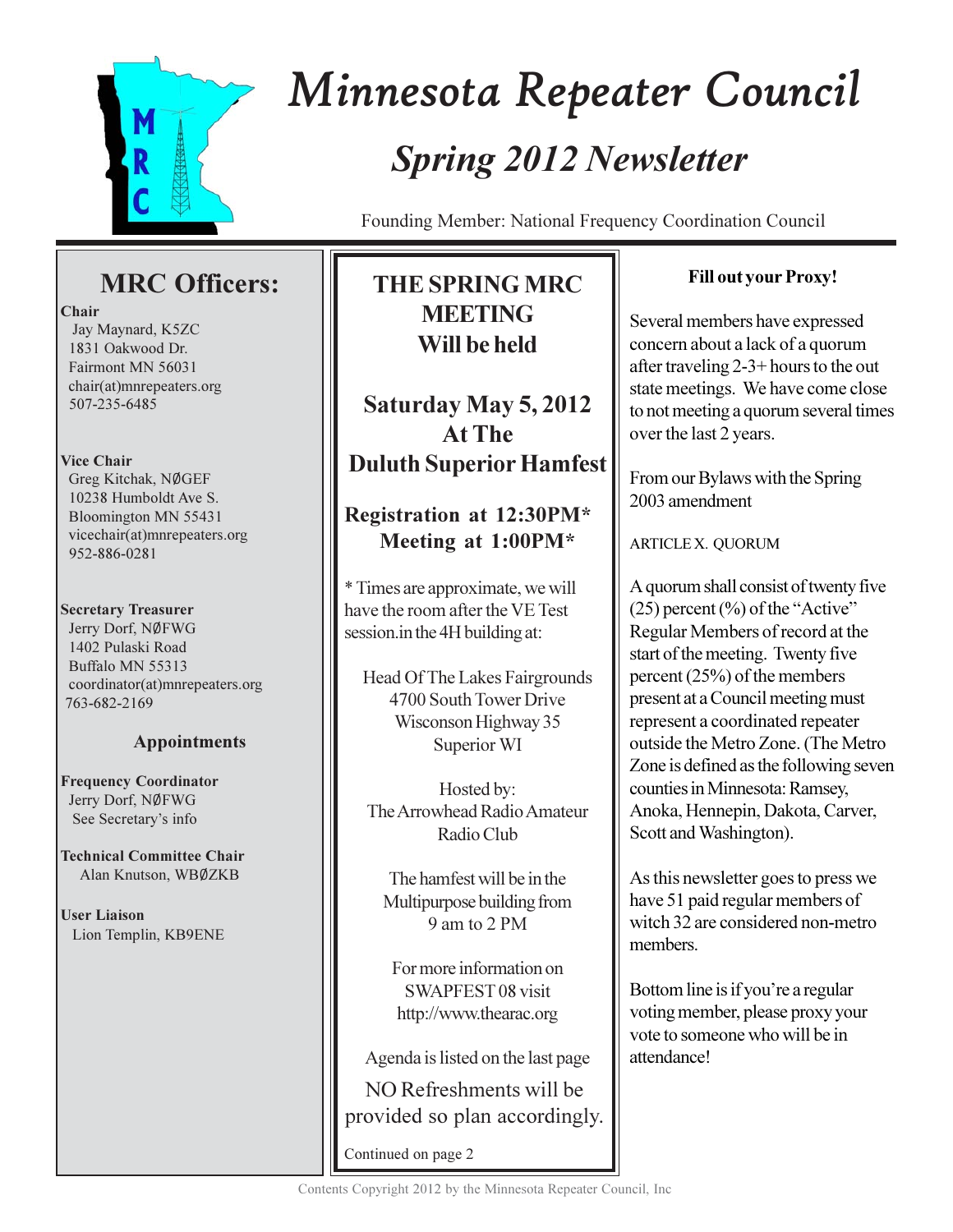## Directions:

Take Mn I-35 to Hiway 2 Bong Bridge Exit. Go over the bridge and at next traffic lights turn left. Go over viaduct to second Traffic light (Tower Avenue) and take a right. Go approximately 3 miles on Tower Avenue and start looking to the left side of the road. On the right side there will be a truck dealership. Take a left hand turn at truck dealership and look for the Swapfest signs. We will be in the multipurpose building (gold colored building) at the far end of the dirt parking lot to the right.

## Due to the short time available before the meeting, I would encourage everyone to check there dues status and mail in payments in advance.

If you need to pay, please include a renewal membership form with your payment and updated information.

Members may check there dues status by looking at the envelope that this newsleter arrived in or looking at the website: http://mnrepeaters.org/Weblist.pdf Dues are paid to the end of the year listed.

It is important that if your not going to attend the meeting to proxy your vote to someone who can attend. This can be another club member or any licensed amateur, it does not have to be a MRC member.

# **MRC Resources on the Internet**

MRC Webpage http://www.mnrepeaters.org http://www.mrc.gen.mn.us

MRC Mailing list:

This mailing list is for announcements and general discussion of MRC events, policy and operations. Currently it is un-moderated and open to all. Sign up at:

http://eight.pairlist.net/mailman/listinfo/mrc

Don't forget to change your email program to "plain text" before you try to send anything. Messages with HTML or other fancy print will come through blank if you don't make the change.... Also do not include attachments!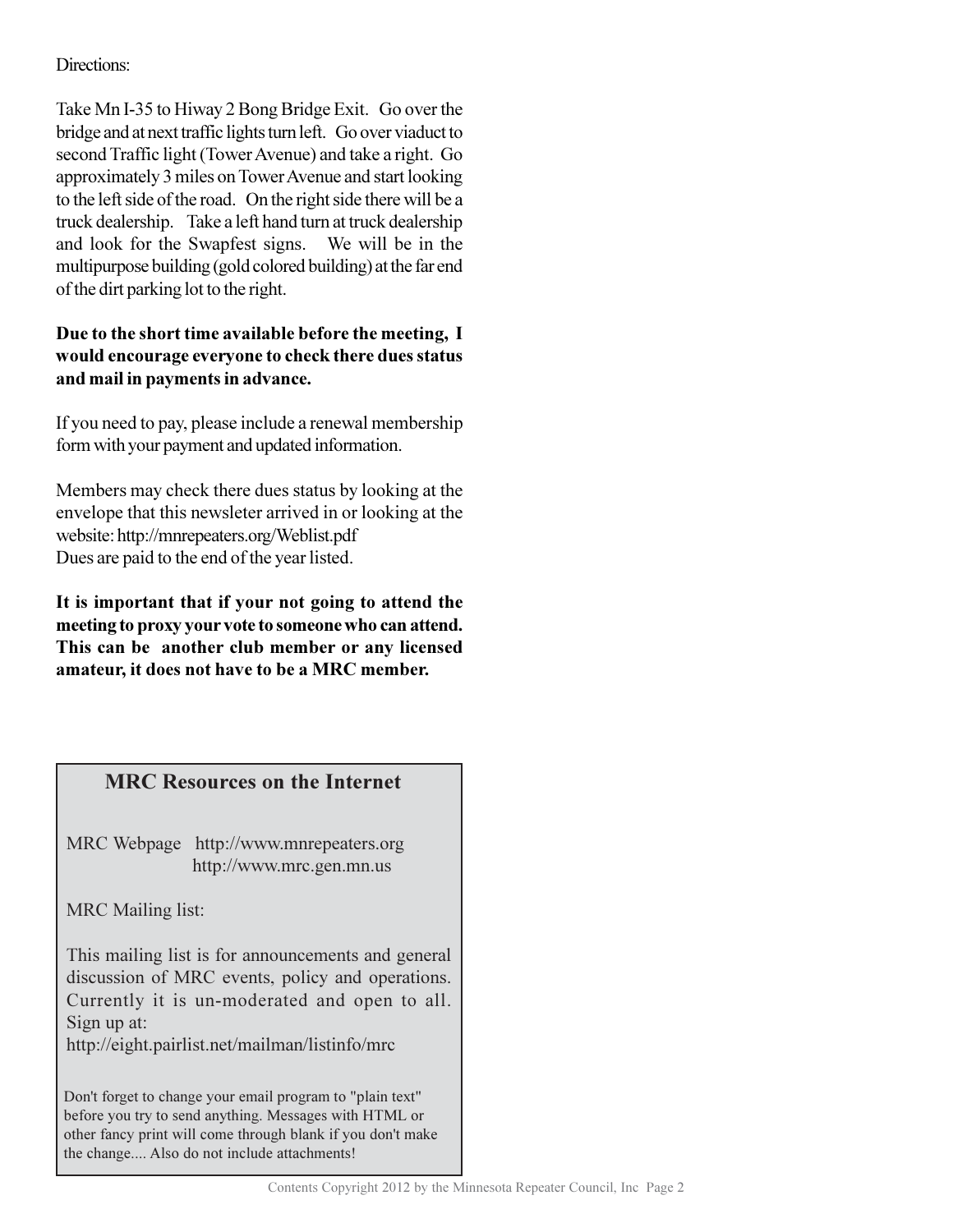Putting this newsletter together the week before Midwinter Madness! Hopefully I will see you at the MWM hamfest in Buffalo this comming weekend.

Over the winter there have been a number of new coordination's, most have been simple with no problems. Wisconsin (WAR) has suggested in there reply on every new UHF DSTAR coordination that we look at adopting the Illinois offset plan that we use on VHF in the future.

Northern Minnesota has several non-coordinated repeaters that get in the way when attempting to place systems in that area. A couple of them could be coordinated but they do not wish to do so. Combined with the lack of a official coordinator for Western Ontario Canada. The Fort Francis area repeaters do not officially exist in anyone's database, they are listed by the Eastern Ontario coordinator only as a courtesy.

Another area of concern brought up by DSTAR is the use of Club callsigns. A DSTAR repeater needs to use a different callsign than anyone who will be using it. So placing a individuals call on a DSTAR repeater will prevent the owner from using his own repeater.

I recently had the following request that is not addressed by the coordination policy. Individual "A" fills out a coordination request using a club callsign, lists the holder of coordination as person "B" neither is the direct trustee of the club call. It was not signed by the individual listed on the FCC records. In this case all are related, however nowhere in the coordination policy does it state the holder of coordination should be the trustee of the call used on the repeater. One way to look at it is who would the FCC sent the pink ticket and NAL to.

I would like to recommend that the coordination policy be amended to require the trustee of a club callsign be the responsible person and the holder of coordination be in the club name. I have suggested that club names be used for repeater coordination holder in the past, however very few clubs have changed the records

Being the coordination policy does not allow transfer of repeaters between individuals this makes it much easier to justify a name change in the future.

Gordy and I spoke briefly about the electronic meeting options. I have attached my comments and thoughts so far that are somewhat disorganized at this time.

See you in Duluth in May!

Jerry Dorf, N0FWG **Sec Treas Frequency Coordinator**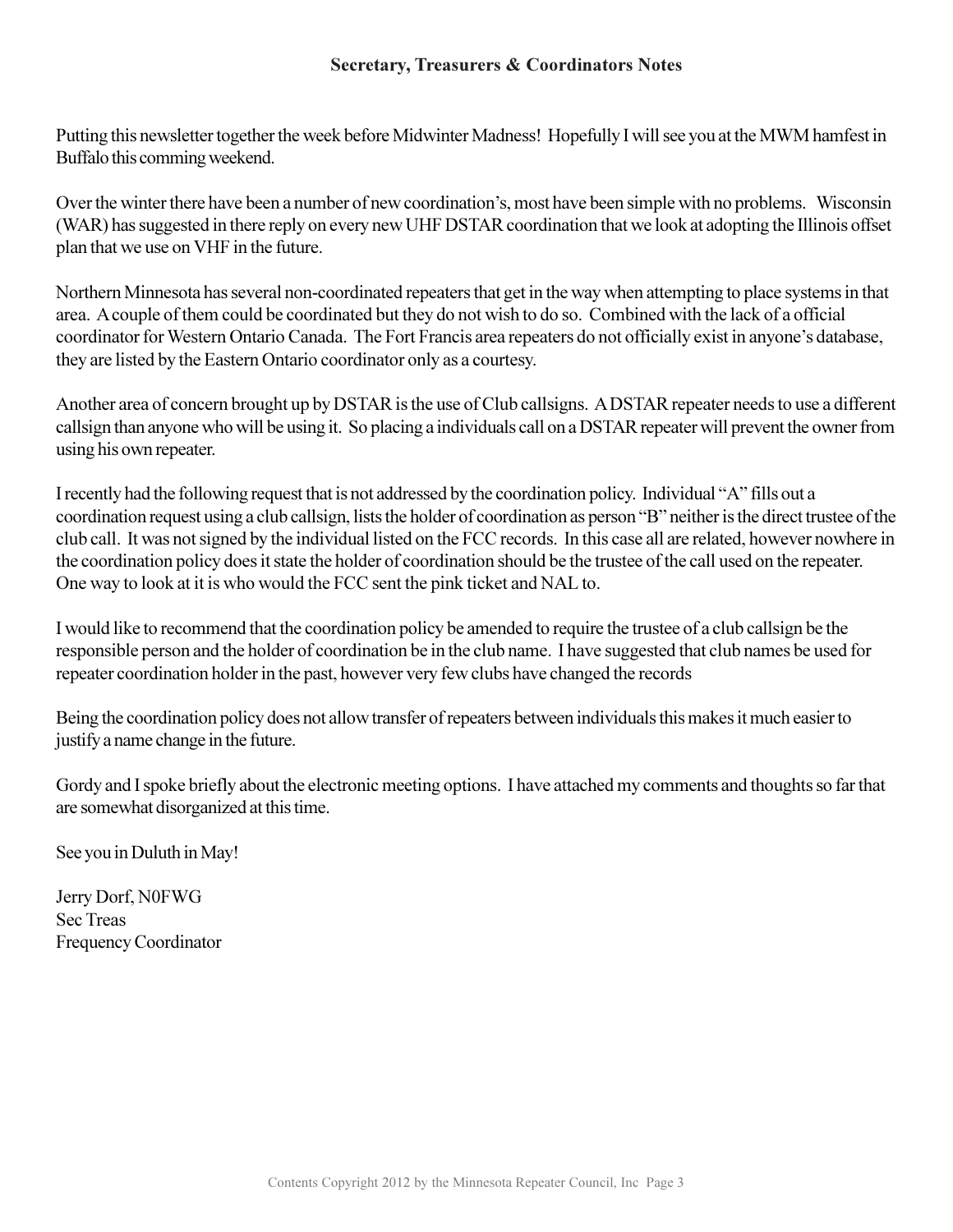Holding or Broadcasting MRC Meetings brings up many interesting challenges that need to be addressed.

Who are we intending to serve?

The MRC membership or the amateur community at large?

Do we have audio only or full video?

Feed could be done via one of the following: Internet, landline phone or cellular phone/data. Meeting location would have to support the method chosen.

If we go cellular, who would pay the bill, provide the phone etc. Coverage would have to be present for this to work! A provider that works in Minneapolis may not work in Alexandria.

It's easy to manage a small conference room however a large meeting room is a different situation. Small rooms can be done with a speakerphone, cell phone with speaker or a simple computer to process audio.

We should have a decent sounding feed that is easy to listen to, not something that the listener has to work at to decipher.

We may need to have someone act as a conference tech to manage audio levels to avoid feedback if we allow offsite participants to speak via speakers.

Remote participants would need to mute there microphone audio or we will have a massive noise problem. We do not need to hear everyone's home shack audio such as HF or local repeaters.

Ideally we would have a consistent method for all locations

Voting is another problem

As our state government is debating the voter ID bill we have a similar problem.

The bylaws restrict voting to members only, how do we identify and register members that are not onsite. Currently we allow proxy voting, I can see confusion where a member has a standing proxy to another person. The proxy holder invokes the proxy on site and then the member shows up online.

Secret hallot

Typically this would be for election of officers.

One way to do this may be as follows:

Members wishing to vote would register with the secretary up to 48 hours before the meeting with the email address they would like to vote with. Secretary records this email, marks the proxy record accordingly.

Secretary provides a email address for voting at this meeting, this email address will be a onetime use at the mnrepeaters.com domain name.

The election tellers will be provided with access to this email with the understanding that the ballot source will remain confidential. Ballots shall remain in mailbox until motion is made to destroy.

Election will be called; any ballots received prior to being called will be considered invalid. Election will be open for 5 minutes, an additional 10 minutes will be allowed as in transit time for mail server. Ballots received from non-registered email addresses will be considered invalid.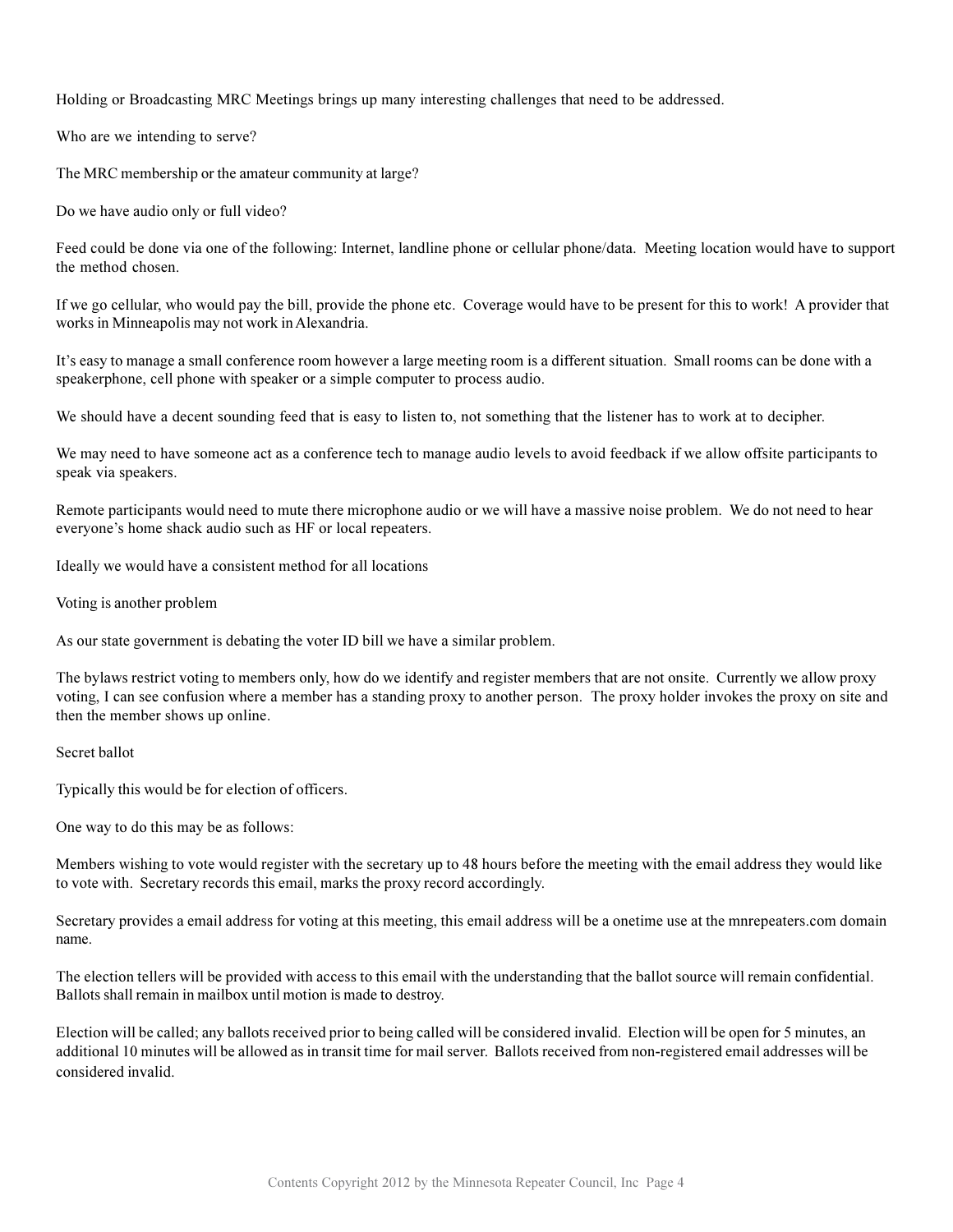# **Preliminary Minutes of the Minnesota Repeater Council**

Fall meeting held On October 22, 2011

Maple Grove Fire Station 2, Maple Grove MN

Call to order by Chairman Jay Maynard at 1:00PM Introduction of members and officers made.

Quorum was meet with a total of 69 members in good standing on the roster, 25 in attendance of witch 7 are non-metro.

**Chairman's Report:** Jay Maynard K5ZC NFCC is not active, no activity to report.

**Secretary & Treasurer's report:** Jerry Dorf N0FWG Reports presented to membership in the newsletter, and handout.

**Frequency coordinator:** Jerry Dorf N0FWG Reports presented to membership in the newsletter, and handout.

**Technical Committee:** Alan Knutson WB0ZKB Nothing to report

**New Member:** James Townley, W0HRF Regular membership pending finial coordination

#### **Old Business:**

Gordy Hanson thanked the MRC for the use of coordination data released at the Spring Meeting for use in coordinating communications for the MS Tram. He also requested the data for next MS Tram event. Motion made by Skip Jackson and seconded by John Czech to grant the request. Motion passed

### **New Business:**

Matt Arthur expressed his concern about members driving for an extended distances for attending meetings. Gordy Hanson and Jerry Dorf will investigate the possibility of holding online meetings or via telephone conference bridge.

**Spring Meeting:** Non Metro location, Following the rotation Duluth hamfest would be a candidate Greg Kitchak will followup .

Election of officers: Motions where made for each office and closed. Being only one nomination occurred for the office of Chair and Secretary treasurer those nominations are accepted for office.

Office of Vice chair received 2 nominations, results of secret ballot election are as follows Greg Kitchak, N0GEF 20 votes Ben Franske, K0BEN 4 votes 1 abstention

Chair: Jay Manyard K5ZC, Vice Chair: Greg Kitchak, N0GEF Secretary-Treasurer: Jerry Dorf, N0FWG

Meeting Adjourned at 1:35PM

Jerry Dorf, N0FWG Secretary Treasurer Minnesota Repeater Council, Inc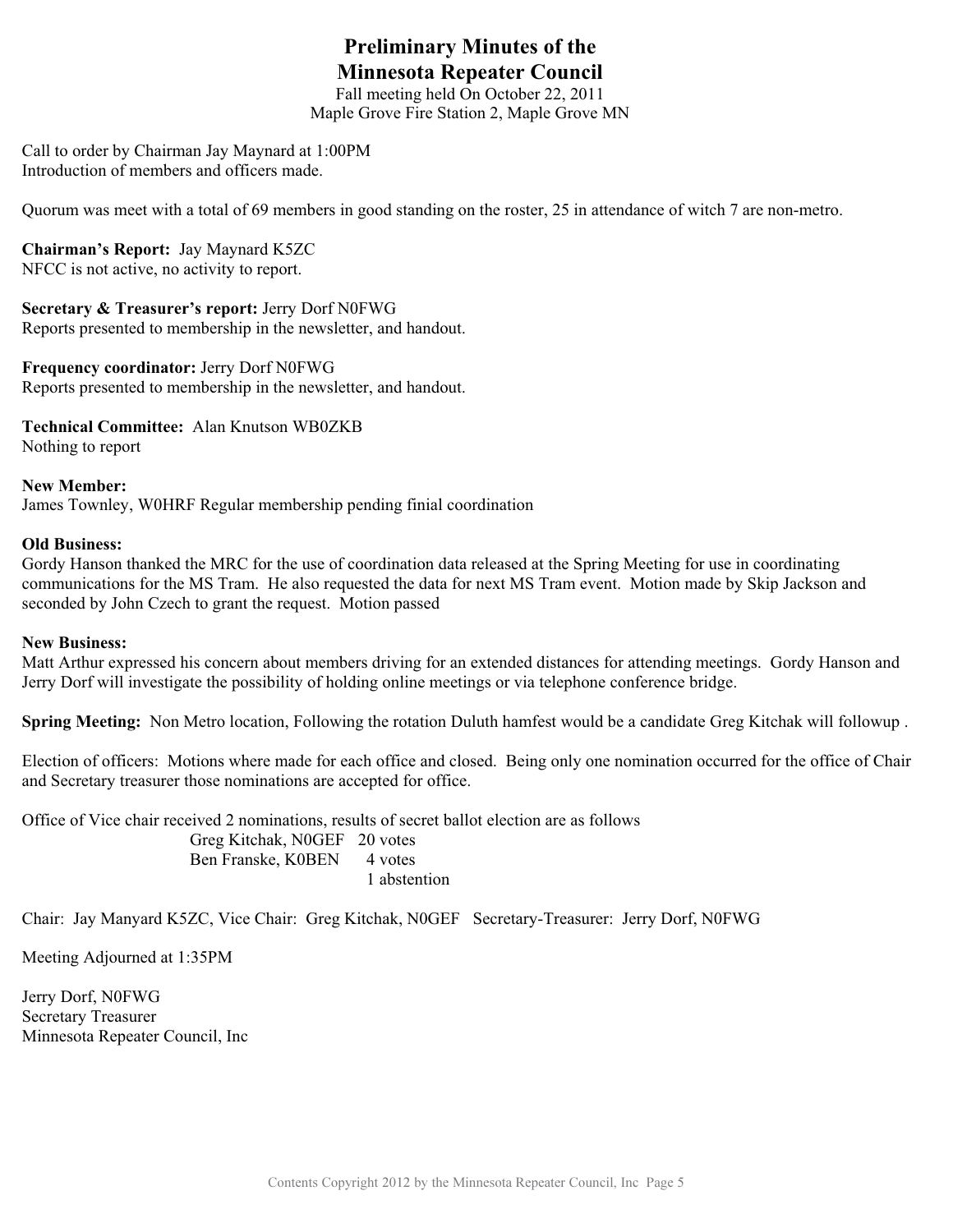# **Minnesota Repeater Council Checking Account March 24, 2012**

| Date       | <b>Type</b> | <b>Description</b>          | <b>Debit</b> | Credit  | <b>Balance</b> | <b>Comments</b>             |
|------------|-------------|-----------------------------|--------------|---------|----------------|-----------------------------|
| 9/21/2011  | <b>DEP</b>  | Jeffery N Clarine           |              | \$20.00 | \$6,147.84     | Reg Dues 2013               |
|            | <b>DEP</b>  | M Fritz Bertelt             |              | \$20.00 | \$6,167.84     | Reg Dues 2012               |
| 10/3/2011  | Dep         | James Townley               |              | \$10.00 | \$6,177.84     | Reg Dues 2012               |
|            | Dep         | <b>ELVIN SCHMIDT</b>        |              | \$20.00 | \$6,197.84     | Reg Dues 2013               |
| 10/14/2011 | <b>DEP</b>  | Skip Jackson / SEMARC       |              | \$10.00 | \$6,207.84     | Reg Dues 2012               |
|            | <b>DEP</b>  | Skip Jackson / SPRC         |              | \$10.00 | \$6,217.84     | Reg Dues 2012               |
| 10/19/2011 | <b>DEP</b>  | Norman D Yeautter           |              | \$10.00 | \$6,227.84     | Reg Dues 2012               |
| 10/21/2011 | <b>DEP</b>  | Douglas Paris               |              | \$10.00 | \$6,237.84     | Reg Dues 2011               |
| 10/25/2011 | <b>DEP</b>  | Paul Emeott                 |              | \$10.00 | \$6,247.84     | REG DUES 2011               |
|            | DEP         | TOM CARLSON/SMARTS          |              | \$10.00 | \$6,257.84     | REG DUES 2013               |
|            | <b>DEP</b>  | <b>MARGARET JORDAN</b>      |              | \$10.00 | \$6,267.84     | REG DUES 2011               |
|            | <b>DEP</b>  | <b>HAROLD CLOUGH</b>        |              | \$10.00 | \$6,277.84     | REG DUES 2011               |
|            | <b>DEP</b>  | <b>ALAN KNUTSON</b>         |              | \$20.00 | \$6,297.84     | Reg Dues 2012               |
|            | DEP         | <b>Bob Bliss</b>            |              | \$20.00 | \$6,317.84     | REG DUES 2012               |
|            | <b>DEP</b>  | Sheldon Mann                |              | \$10.00 | \$6,327.84     | REG DUES 2012               |
|            | <b>DEP</b>  | <b>Ben Franske</b>          |              | \$10.00 | \$6,337.84     | REG DUES 2012               |
| 11/22/2011 | <b>DEP</b>  | PATRICK TICE                |              | \$10.00 | \$6,347.84     | Reg Dues 2012               |
| 11/25/2011 | <b>DEP</b>  | PAUL HOLM                   |              | \$10.00 | \$6,357.84     | Reg Dues 2012               |
| 12/19/2011 | <b>DEP</b>  | <b>JOHN SWANSON</b>         |              | \$20.00 | \$6,377.84     | REG DUES 2013               |
| 1/9/2012   | <b>DEP</b>  | Mary Nystrom/Austin ARC     |              | \$10.00 | \$6,387.84     | Reg Dues 2012               |
| 3/16/2012  | 2119        | <b>VOID VOID</b>            |              | \$0.00  | \$6,387.84     | <b>VOID VOID</b>            |
| 3/16/2012  | 2120        | <b>Anchor Paper Company</b> | \$16.59      |         | \$6,371.25     | PAPER FOR SPRING NEWSLETTER |

#### Notes:

1. New & pending memberships checks have been deposited to avoid the past "Stale Check" problems.

2. The date in the comment field shows dues paid to the end of that year.

### **Waiting list**

| Name                | Call   | Group          | Band Use |              | Location    | Date     |  |
|---------------------|--------|----------------|----------|--------------|-------------|----------|--|
| Alan Knutson        | WB0ZKB |                | 2M       | DSTAR        | Chaska/West | 04/28/07 |  |
| Paul Emeott         | KOL AV |                | 2M       | FM.          | Gem Lake    | 10/19/09 |  |
| Ross DeMeyere W0ANA |        | Anoka RACES 2M |          | <b>DSTAR</b> | Anoka       | 03/03/11 |  |

### **New Coordinations**

| <b>LOCAT</b>           | CALL          | OUT       | <b>TRUSTEE</b>           | CALL              | <b>AREA</b> | <b>CORDATE</b> |
|------------------------|---------------|-----------|--------------------------|-------------------|-------------|----------------|
| <b>ANGLE INLET</b>     | <b>NOMHO</b>  | 147.2100  | <b>ARTHER JOHNSON</b>    | <b>NOMHO</b>      | <b>NW</b>   | 9/30/2011      |
| <b>EDINA</b>           | KG0BP         | 444.8500  | <b>CHRIS PETERSON</b>    | KG0BP             | MET         | 9/30/2011      |
| <b>PARK RAPIDS</b>     | KONLC         | 147.3900  | JOHN WAYNE STEPHENS      | KD0AAA            | NC.         | 10/26/2011     |
| <b>HIBBING</b>         | WOHRF         | 147.1200  | <b>JAMES TOWNLEY</b>     | <b>WOHRF</b>      | NC          | 10/30/2011     |
| ANNANDALE              | N0GEF         | 145.2100  | Greg Kitchek             | N0GEF             | <b>CEN</b>  | 11/22/2011     |
| <b>ANNANDALE</b>       | N0GEF         | 442.9250  | <b>Greg Kitchek</b>      | <b>N0GEF</b>      | <b>CEN</b>  | 11/22/2011     |
| <b>BEMIDJI</b>         | WOBJI         | 145.2450  | PAUL BUNYAN AMATEUR      | <b>WOBJI</b>      | <b>NW</b>   | 11/22/2011     |
| <b>OTSEGO</b>          | W0IDS.        | 442.9500  | <b>STEVE GLATZEL</b>     | W0IDS             | <b>CEN</b>  | 12/17/2011     |
| <b>MORRIS</b>          | NG0W          | 444.4000  | DAVID KJELLAND           | <b>NGOW</b>       | <b>CEN</b>  | 1/14/2012      |
| <b>DETROIT LAKES</b>   | NOIZZ         | 146.7750  | <b>TODD CHAMPION</b>     | N0IZZ             | <b>NW</b>   | 2/5/2012       |
| <b>KELLIEA</b>         | <b>WOBJI</b>  | 147.3450  | PAUL BUNYAN AMATEUR      | <b>WOBJI</b>      | NC          | 2/25/2012      |
| <b>MADISON</b>         | NY0I          | 444.9000  | <b>DEAN HERZBERG</b>     | NY0I              | WC.         | 2/25/2012      |
| <b>BAYPORT</b>         | <b>K0LAV</b>  | 1284.5000 | <b>PAUL EMEOTT</b>       | <b>K0LAV</b>      | MET         | 3/10/2012      |
| <b>WHITE BEAR LAKE</b> | <b>KC0WLB</b> | 1285.5000 | ERIK WESTGARD            | NY <sub>0</sub> D | MET         | 3/10/2012      |
| <b>WHITE BEAR LAKE</b> | <b>KC0WLB</b> | 444,0000  | <b>KEVIN MAGLOUGHLIN</b> | KA0JQO            | MET         | 3/12/2012      |
| <b>LITTLE FALLS</b>    | W0REA         | 444,0000  | PAUL EMEOTT              | <b>KOLAV</b>      | <b>CEN</b>  | 3/17/2012      |
| <b>DULUTH</b>          | N0EO          | 442,2000  | <b>DOUGLAS NELSON</b>    | AA0AW             | <b>DUL</b>  | Pend           |
| <b>SPRING LAKE PAR</b> | N8AGJ         | 443.5750  | ROCK A BAZZLE            | N8AGJ             | MET         | Pend           |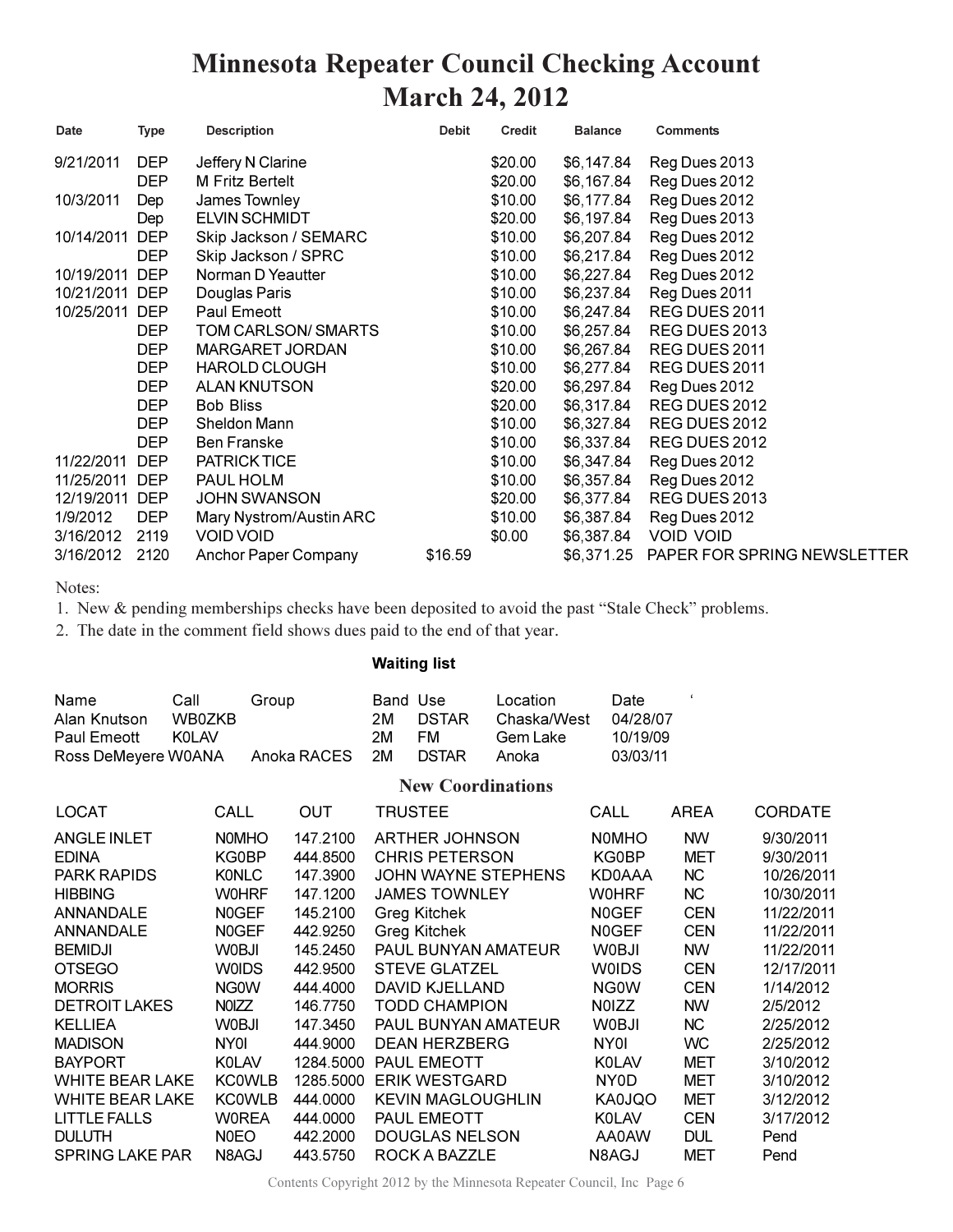# *Minnesota Repeater Council*

**Membership and Renewal application form** 

|                                                                                                                                                                                                                      | <b>Trustee information (MRC Main Contact).</b>                                                                                    |                                                                                                                                                                                                       |  |  |  |
|----------------------------------------------------------------------------------------------------------------------------------------------------------------------------------------------------------------------|-----------------------------------------------------------------------------------------------------------------------------------|-------------------------------------------------------------------------------------------------------------------------------------------------------------------------------------------------------|--|--|--|
|                                                                                                                                                                                                                      |                                                                                                                                   |                                                                                                                                                                                                       |  |  |  |
|                                                                                                                                                                                                                      |                                                                                                                                   |                                                                                                                                                                                                       |  |  |  |
|                                                                                                                                                                                                                      |                                                                                                                                   | City:                                                                                                                                                                                                 |  |  |  |
|                                                                                                                                                                                                                      |                                                                                                                                   | State: $\angle$ Zip: $\angle$                                                                                                                                                                         |  |  |  |
|                                                                                                                                                                                                                      | Club or alternate contact/mailing address.                                                                                        |                                                                                                                                                                                                       |  |  |  |
|                                                                                                                                                                                                                      |                                                                                                                                   | Name: Name:                                                                                                                                                                                           |  |  |  |
|                                                                                                                                                                                                                      |                                                                                                                                   |                                                                                                                                                                                                       |  |  |  |
|                                                                                                                                                                                                                      |                                                                                                                                   |                                                                                                                                                                                                       |  |  |  |
| Renewal $\lceil \rceil$<br><b>Type of Application:</b><br>Regular Membership<br>Dues \$10.00 year                                                                                                                    | New membership [ ] Trustee Change [ ]<br>frequency coordinated by the MRC. Has one vote at all meetings. Receives all mailings.   | Database Update [ ]<br>Organization or individual who is operating a FCC licensed Amateur Repeater station on a                                                                                       |  |  |  |
| <b>Associate Member</b><br>Dues \$5.00 year<br>Newsletter                                                                                                                                                            | Recieves all malings.<br>Receives one copy of MRC newsletter for 1 year. Dues \$5.00<br>Or download for free from the MRC webpage | Organization or individual with a active interest in constructing an Amateur Radio Repeater station<br>or in the activities of the MRC. Can participate in the activities of the MRC but has no vote. |  |  |  |
| Signed: Repeater Trustee/Regular Member                                                                                                                                                                              |                                                                                                                                   | Date:                                                                                                                                                                                                 |  |  |  |
| Mail all Applications and dues to:<br>Minnesota Repeater Council<br>Jerry Dorf, N0FWG Secretary/Treasurer<br>1402 Pulaski Road<br>Buffalo MN 55313<br>763-682-2169 Voice Fax avaulable upon req<br>jerryd@jerryd.net | Total Amount:<br>$Check \#:\n$<br>Name on Check:                                                                                  | Other Info:                                                                                                                                                                                           |  |  |  |